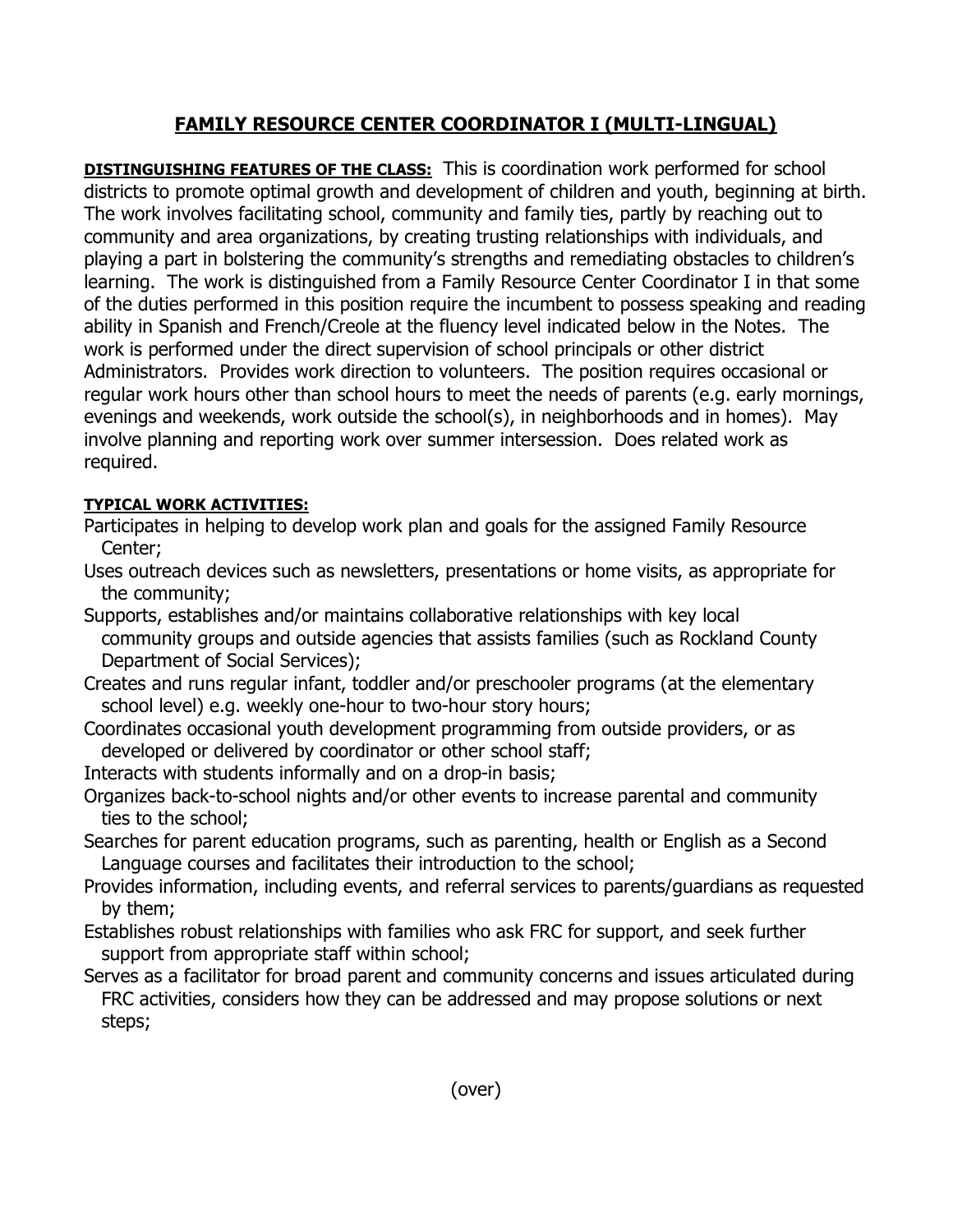Arranges early childhood efforts (at the elementary school level) in some or all of the following domains – kindergarten transition programming, early literacy home visiting for families needing intensive support\*;

Acts as liaison with area early care and education programs and providers; Gathers and maintains records (attendance at all events, demographics).

\*Through Parent-Child Home Program model with twice-weekly home visits for about 20 weeks for two years, or other methods.

## FULL PERFORMANCE KNOWLEDGE, SKILLS, ABILITIES AND PERSONAL CHARACTERISTICS:

Good knowledge of techniques to establish and maintain cooperative, trusting and effective relationships with children, youth and members of the community; working knowledge of techniques involved in forging good relationships with school leadership and staff; working knowledge of techniques to coordinate, promote and run school-community programs; ability to research and utilize community resources; ability to speak, read and understand colloquial Spanish and French/Creole; ability to work independently; ability to direct the work of volunteers; ability to communicate effectively orally; sympathetic understanding of the social, personal and economic problems faced by families.

**MINIMUM QUALIFICATIONS:** Graduation from high school or possession of an equivalency diploma AND two years (or two school years) of experience in working with families, children or youth in areas such as family support, camp, childcare, social welfare, community or educational work, teacher's aide, teaching assistant, parent-partner, afterschool care, enrichment programs, recess monitor, etc.

## NOTES:

- 1. Relevant volunteer work (e.g. PTA, parent member of Special Education teams, involvement in community-based programs, scouts, etc.) may be substituted for paid work experience as long as leadership, coordination and/or insightful interaction with families and children are demonstrated.
- 2. An Associate's degree or higher in education, psychology, sociology, social services, human services or related field shall be deemed fully qualifying.